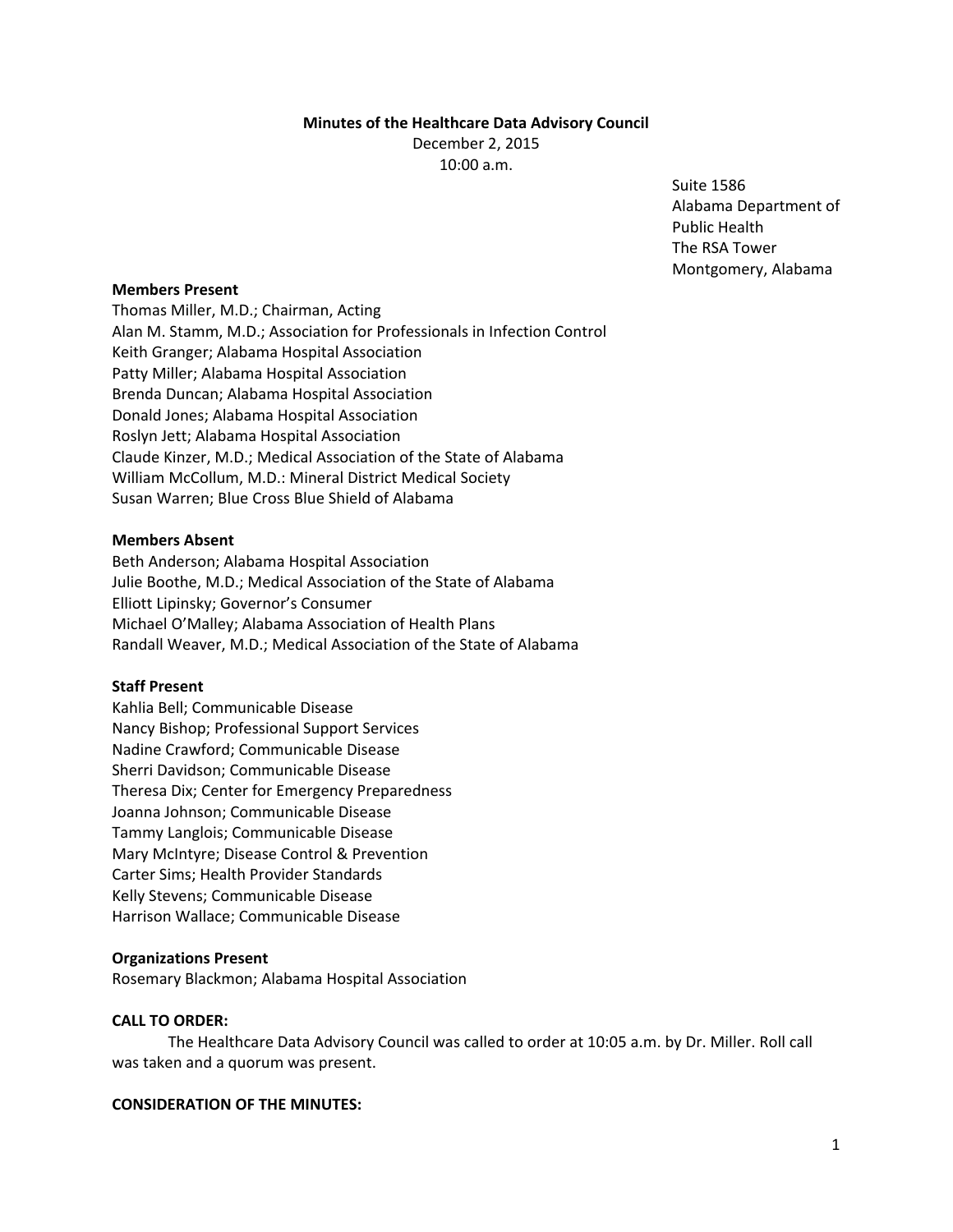The minutes from September February 11, 2015 were presented. A motion to approve the February 11, 2015 minutes was made and seconded; the motion passed unanimously.

### **HAI Program Activities:**

### **2014 HAI Data:**

Kelly Stevens presented the 2014 HAI Annual report to the Council. Ms. Stevens explained the detailing, distribution, layout, changes and one issue with a hospitals data as well as an issue in measuring the deep tissue SSI's reporting. The Council reviewed the report. Some typos were identified and will be corrected. A motion to approve the publishing of the 2014 HAI Annual Report with edits as required was made and seconded; the motion passed unanimously.

#### **HAI Facility Validation Site visits:**

The State HAI Coordinator, Nadine Crawford, informed the Council that 21 hospitals were selected and visited. These were selected using a targeted random selection method. Of 977 records reviewed 929 were accurately categorized. This was an accuracy rate of 95%. The other 5% were a mixture of misidentifying CLABSIs that should not have been and failing to identify those that were CLABSIs. One third of the hospitals validated had no errors found in their identification of events. The remaining 2/3 had the 5% of errors. The validations were done following the NHSN External Validation Guidance and Tool Kit 2014 method. This allowed for a controlled and systematic review of the records. Following the completion of the site visit the HAI coordinator provided education; frequent topics included applying secondary infections as well as age in relations to LCBI application. The 2015 9-month reports will be distributed in January to the facilities to prepare for the 2015 validations.

# **Council Appointees:**

Kelly Stevens provided information to the Council regarding new members appointed to the council. Brenda Duncan, Donald Jones, and Roslyn Jett were introduced, and Elliott Lipinsky who was unable to attend today was also named. The new members received a packet with the HAI rules and regulations, and promotional materials.

#### **Call for HDAC Work Groups:**

- **1. Information: Introduce Epidemiology & Laboratory Capacity (ELC) Ebola Supplement grant objectives**
	- **a. HDAC Working work group‐ Healthcare Infection Control & Prevention Readiness**

Tammy Langlois presented information on the objectives for the workgroup. This work group will be involved with healthcare infection prevention and control readiness. Plans include conducting an inventory of healthcare facilities in the state and conducting a survey to collect information on the current infection prevention and control capacity, identifying gaps, and providing resources to fill those gaps.

# **2. Information: Introduce National move towards Antimicrobial Stewardship and ADPH vision**

### **a. HDAC Work Group‐ Antimicrobial Stewardship**

• Dr. Mary McIntyre and Nadine Crawford presented information on Antimicrobial Stewardship including the history of this movement and issues that are faced. This work group will be integral in promoting and